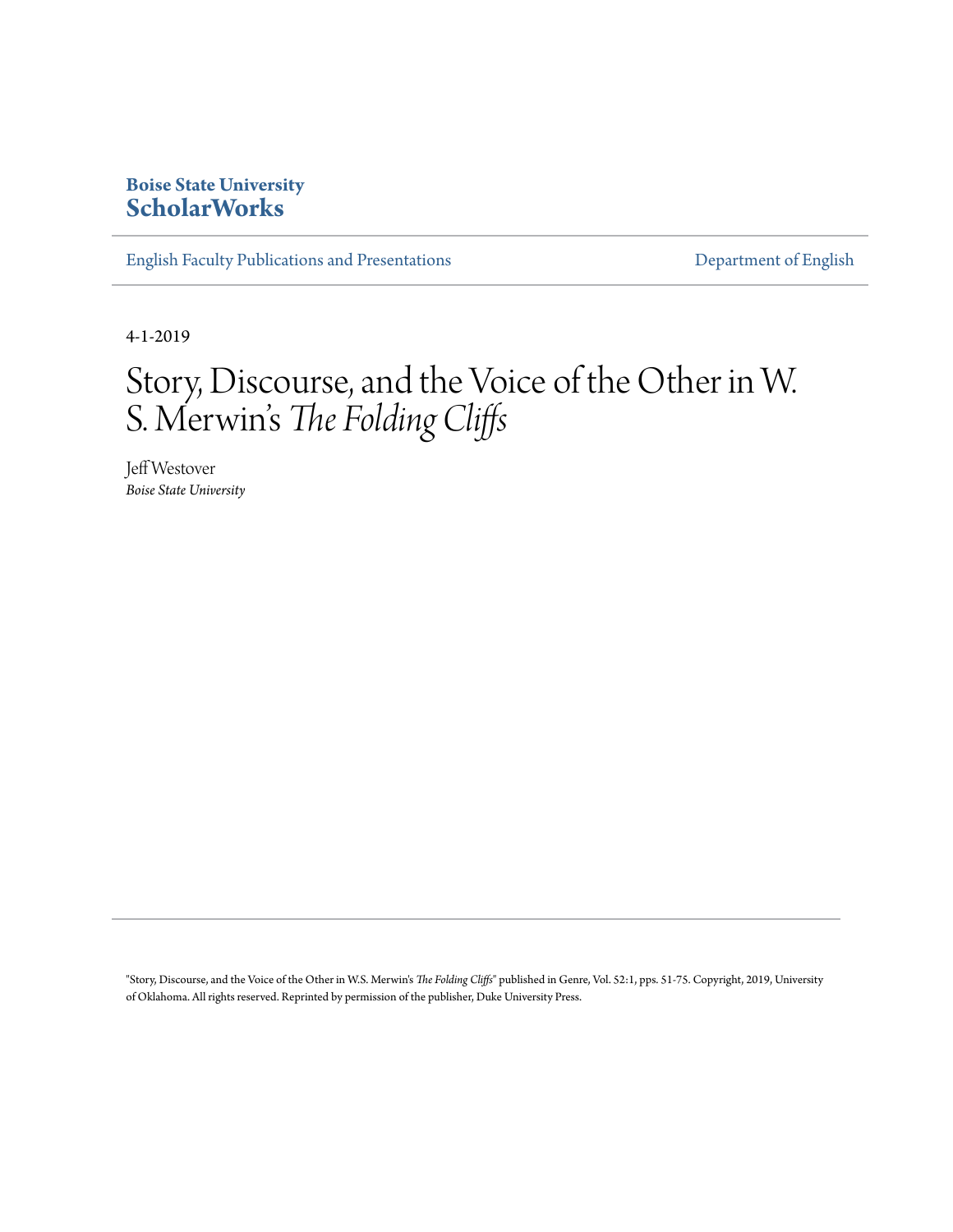The Voice of the Other

## **Story, Discourse, and the Voice of the Other in W. S. Merwin's** *The Folding Cliffs*

#### **Jeff Westover**

Boise State University

In *The Folding Cliffs*, a narrative poem with a novelistic scope, W. S. Merwin reflects on poetic thinking by availing himself of the tools of narrative. He not only depicts historic injustice against indigenous Hawaiians but also tropes the form of his storytelling to assess the history it relates and its ethical implications. To promote this assessment, Merwin inculcates a judicious self-questioning in his readers by means of his narrative structure, which emphasizes the discrepancy between plot and story. By making readers keenly aware of the mechanics of his storytelling, Merwin offers a model of narrative ethics that respects the individual's alterity.

**Keywords:** metadiscourse, narrative ethics, Hawaiian history, plot and story, social allegory

In *The Folding Cliffs* (1998), a poem with a novelistic scope, W. S. Merwin reflects on poetic thinking by availing himself of the tools of narrative. He not only depicts historic injustice against indigenous Hawaiians but also tropes the form of his storytelling to assess the history it relates and its ethical implications. To promote this assessment, Merwin inculcates a judicious self-questioning in his readers by means of his narrative structure, which emphasizes the interaction between plot (discourse) and story (chronology). In *The Folding Cliffs* Merwin pricks his readers' consciences most effectively by making them aware of his role in shaping his protagonist's story and of the contexts in which he does so.

In what follows I build upon the perspectives of Cary Nelson and Charles Altieri, who have identified two important features in Merwin's poetry. Nelson focuses on its "deconstructive" tendency, while Altieri draws attention to Merwin's metapoetic commentaries on his practices as a writer. For Nelson (1987: 79), "The challenge Merwin sets himself in his best work is . . . to become the anonymous American figure who announces the harmonizing dissolution of the language." Altieri argues that identifying the deconstructive aspects of Merwin's work is insufficient. Instead, one must engage in a "process of situating the poetry" to fully appreciate it. According to him, "Merwin's best work makes us think about how we can think and where we must place our sensibilities in order to align ourselves with what may be our deepest energies" (Altieri 1987: 160). Altieri recommends a dialectical approach to Merwin's poetry that results in a provisional rather than a definitive view of his work. While Altieri's depth metaphor evokes the psychological orientation often associated with lyric poetry, the process of alignment to which he refers can be applied to narrative poetry too. Readers often speak of their ability to identify (or not) with a particular character in fiction, for instance. In its entirety Altieri's remark also suggests that Merwin provokes his readers into taking critical stands about the issues he depicts, stands that have existential or political as well as intellectual significance.

#### **Merwin's Story and Its Contexts**

*The Folding Cliffs* is about the troubles faced by two nineteenth-century Kauaians, Piʻilani and her husband Koʻolau. In an unpaginated note before the poem Merwin (1998: n.p.) explains that his narrative "is a fiction but it was not my purpose to belie such facts as have come down to us." The poem recounts the couple's attempt to keep its family intact by preventing the exile of Koʻolau and the couple's son Kaleimanu to a leper colony on the remote island of Molokaʻi, a practice that shows the efforts of whites to assert their growing power over the Hawaiian archipelago.<sup>1</sup> (Koʻolau's sister had been exiled before he himself contracted the disease.) As Michelle T. Moran explains, in 1865 King Kamehameha V called for the passage of "An Act to Prevent the Spread of Leprosy" in response to calls from European advisers. The act authorized

the arrest and inspection of any person "alleged to be a leper." Although the law required the isolation of any person found to have leprosy, its actual implementation fell most harshly on native Hawaiians, who soon discovered that the new regulation required them to send friends and relatives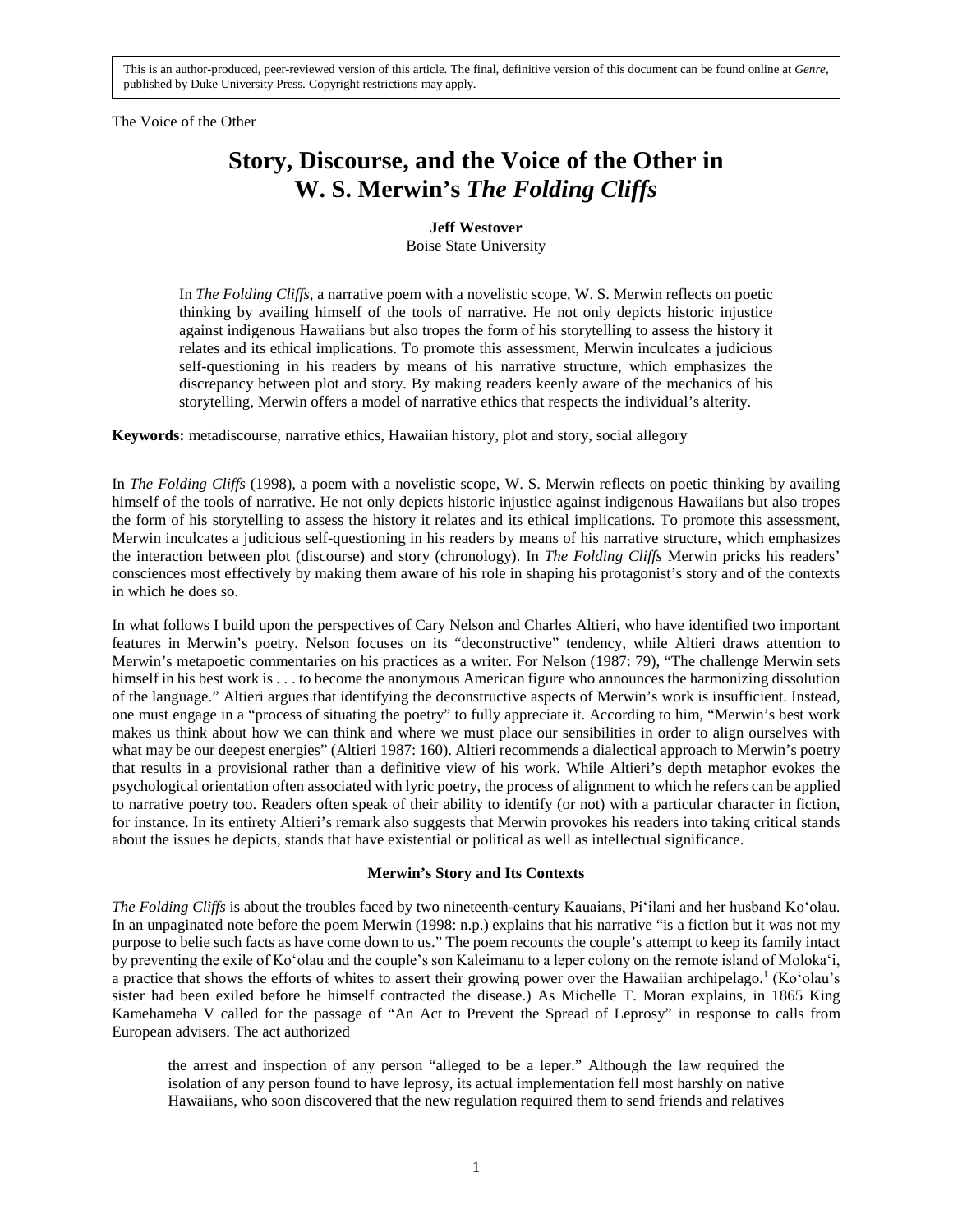away to either the Kalihi Hospital and Detention Center in Honolulu on Oahu (which served as a sorting station and treatment center for less advanced cases) or the Kalawao settlement on Molokaʻi. By the early 1870s, the [B]oard [of Health] was sending about one hundred patients to Kalawao annually, almost all of them Hawaiian and all showing physical manifestations of the disease. (Moran 2008: 318)

In *The Folding Cliffs* Merwin characterizes Piʻilani (rather than her husband Koʻolau) as the protagonist partly by beginning the narrative after the deaths of her husband and son and focusing on Piʻilani's memory of them, then circling back to present their story more fully and chronologically. This choice distinguishes Merwin's poem from Jack London's "Koolau the Leper" (1982), which treats some of the same events but focuses on Koʻolau instead of Piʻilani. The emphasis and ordering of Merwin's plot encourage readers to sympathize with Piʻilani while recognizing their distance from her, a distance that includes not only the ethnic, gender, and religious aspects that may differentiate her from readers but also the historical gap between her era and the present. Numerous references to geologic time and Hawaiian mythology further mediate the reader's relationship to Piʻilani.<sup>2</sup>

Toward the end of *The Folding Cliffs* Merwin describes Piʻilani's dictation of her story about her son's and her husband's last days to the biracial journalist John Sheldon.<sup>3</sup> Since Merwin reports these events much earlier in the poem in a moving and forthright manner,Sheldon's attempt to render them seems second-handand stilted. In other words Merwin makes Sheldon's account part of the plot of *The Folding Cliffs*, and by including the journalist's effort to record Pi 'ilani's story, he makes own readers think about the process of documenting historical events and the effects of the rhetoric used in that process. Merwin makes readers feel that Sheldon's version of events lacks authority because it significantly differs from the more organic one appearing earlier in *The Folding Cliffs*. In the scene of Sheldon's transcription, Merwin invites his readers to speculate on the differences between his rendering of Piʻilani's story and Sheldon's more ornate version of it. The episode exemplifies the poetic thinking Altieri detects in Merwin's "best work," for Merwin's narrative doubling reveals his awareness that his writing risks violating the integrity of Pi'ilani's experience just as much as Sheldon's does.<sup>4</sup> At the same time, his poem is also a means by which many readers will learn about Piʻilani and her effort to sustain her family with dignity despite the disciplinary power of white supremacy.

While Merwin accepts the impossibility of telling Pi'ilani's story more accurately than Sheldon did, he also leads his readers to recognize the autonomy of Piʻilani and her family by repeatedly expressing her sense that Sheldon gets her story wrong. Paradoxically, Merwin's readers experience Piʻilani most intimately through her alienation from "her" story as told by Sheldon, but that difference also guarantees that she remains partially alien to the reader. We may sympathize with her, but Merwin warns us not to assume that we know her as well as we might think (and no better than she knows herself). By making readers keenly aware of the mechanics of his storytelling, Merwin offers a model of narrative ethics that respects the individual's alterity. He addresses the injustice of white rulers against sick Hawaiians as the theme of his story, but by developing a self-scrutinizing allegory about that injustice in the scene of Sheldon's transcription (and others like them), he also offers a way to critique the injustice instead of simply reporting it. Merwin weaves this critique into the very form of his storytelling.

To help explain how *The Folding Cliffs* emphasizes the division between its story and its discourse, let me turn briefly to a parable about naming in the opening two stanzas of Hart Crane's (1993: 119) "A Name for All":

Moonmoth and grasshopper that flee our page And still wing on, untarnished of the name We pinion to your bodies to assuage Our envy of your freedom—we must maim Because we are usurpers, and chagrined— And take the wing and scar it in the hand. Names we have, even, to clap on the wind; But we must die, as you, to understand.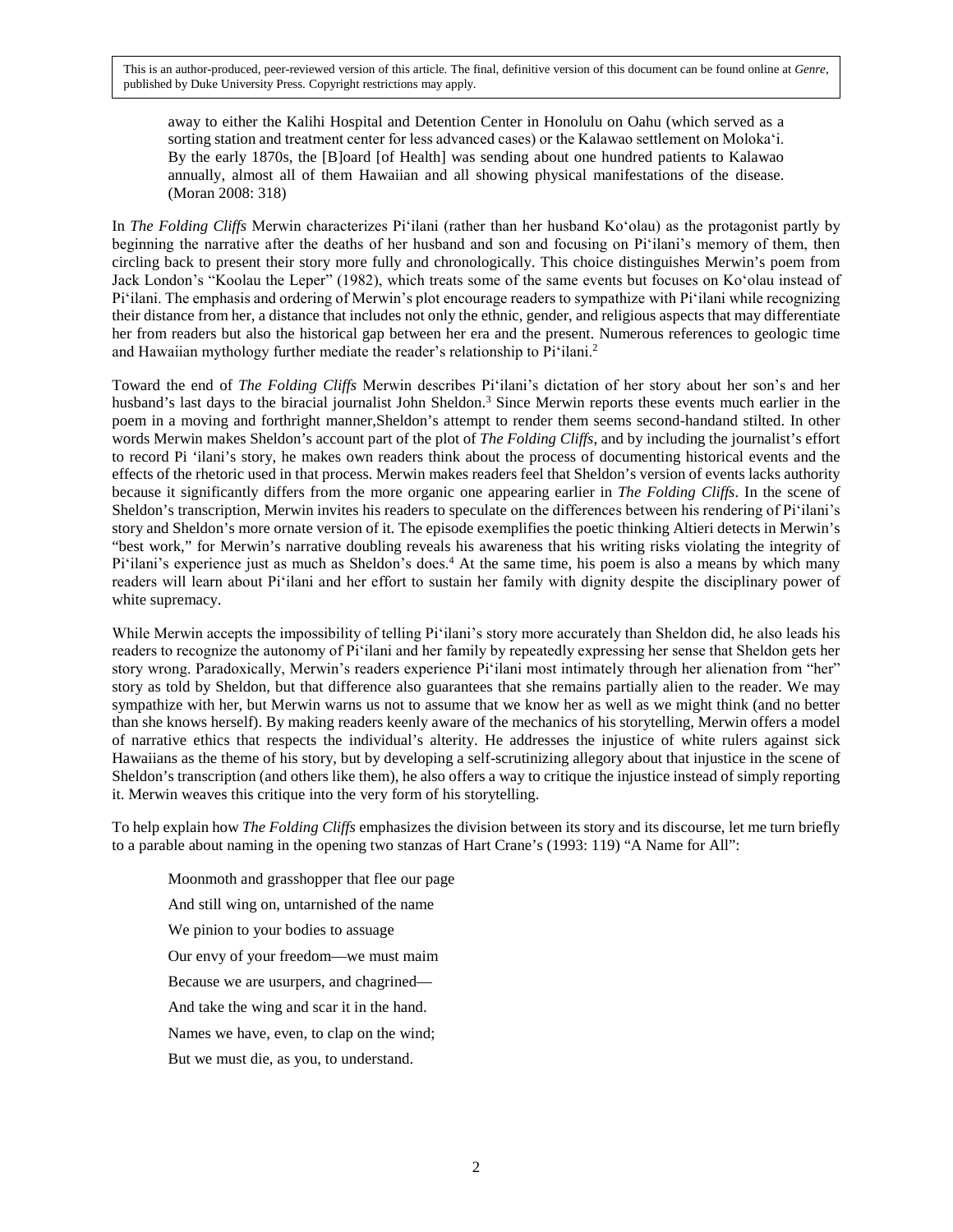Crane's premise that "we must maim / Because we are usurpers" corresponds to the difference between a story and its echo in a key simile from *The Folding Cliffs*. For Crane, we humans maim the world around us because we resort to usurping it through the tool of language, an activity that divides consciousness from the world. (In the first stanza the "pinion" of language is not only a grotesquely artificial wing but a pin to pierce the body of the world to fix, possess, and anatomize it.) For Merwin, the division between self and experience is rooted in narrative as well as language. He expresses this idea in a simile that occurs late in his own poem: "The story begins as an echo of what went before" (Merwin 1998: 310).<sup>5</sup> Merwin's lines characterize the reporting of historical events, but they also parallel the narratological distinction between story and discourse. According to that distinction, story refers to the chronological succession of events on which a narrative is based rather than the order in which they are arranged by the narrative's plot. Merwin's "what went before" provides the raw material or chronology for the expression of it that some narratologists call "discourse" (Chatman 1978: 19). Merwin uses the ordinary word *story* in a way that corresponds more to the narratological definition of *discourse*.<sup>6</sup> Discourse is separate from story, yet discourse makes the content of story available to consciousness by representing it. Individuals participate in their experiences, but they are ultimately separated from those experiences by time, physical distance, memory, and the burden of selfconsciousness that defines human existence. Narrative commemorates experience in mediated form.

Merwin's comparison of a story to an echo recalls Nelson's "harmonizing dissolution" in that an echo is a waning simulacrum, the trace of a passing event. In the terms of the simile, the echo necessarily dissolves or dies away, but by corresponding to an original event, the echo also harmonizes with something other than its own sound. While "A Name for All" laments the fact that language must separate selves from their experiences to represent them, *The Folding Cliffs* explicitly acknowledges this separation to offset the alienation it can induce without denying the fact of the separation. As Walter Kalaidjian (1987: 200) observes about Merwin's lyric poetry of the 1960s through the 1980s, "Merwin often undermines the authenticity of his phenomenological landscapes by exposing their grounding in fictive textual production." It is through such metadiscursive strategies, the "folding" nuances and lines of the poem, that readers glimpse the constructedness of Merwin's text. *The Folding Cliffs* honors its subject more faithfully by refusing to usurp it.<sup>7</sup>

In a coda of a few chapters that closes *The Folding Cliffs*, Merwin compounds the self-reflexivity of the chapters in which Sheldon records the story of Koʻolau's last days. This coda recounts an event that mirrors Piʻilani's burial of her husband in both narrative and symbolic terms. As in the scenes of Sheldon's composition and revision of Piʻilani's narrative, Merwin embeds another story within the larger arc of his poem. In this case, he doubles the image of Koʻolau's secret burial site when he describes the legend of a man named Christian Bertelmann, who is said to be dead and buried in a hidden grave. Bertelmann is in fact alive, but his presence is ghostly because he goes unseen by the family of musicians who overhears his nighttime flute playing (Merwin 1998: 321–23).<sup>8</sup> Because Merwin's initial description of Bertelmann links him to the buried body of Koʻolau (whose grave Piʻilani revisits several times to ensure it has not been looted), Bertelmann's absent presence suggests a kind of symbolic resurrection of Koʻolau (whose ghostly presence also pervades "Climbing," the first of seven named sections of the poem, since Pi'ilani vividly remembers mourning him in that section).<sup>9</sup> Although both men are lepers and are hidden from view in different ways, ethnicity differentiates them, for Koʻolau is of Hawaiian stock and Bertelmann of German. The similarity seems to imply a vision of common humanity on Merwin's part, while the difference underscores the injustice of quarantining Hawaiian lepers at a disproportionately higher rate than white ones.

By portraying Piʻilani's dictation of her story to Sheldon, Merwin makes his readers quite aware of Gayatri Chakravorty Spivak's (1999: 309) claim that "all speaking, even seemingly the most immediate, entails a distanced decipherment by another, which is, at best, an interception."10 By focusing on the issues of "decipherment" and "interception" as Piʻilani tells her story, Merwin underscores the irony and personal compromise of her predicament. As a "native informant" (Spivak 1999: xi), Piʻilani experiences the alienation entailed in Sheldon's "interception" of her story. Since Piʻilani learns to read and write in *The Folding Cliffs*, Merwin implies that she could have written her own story instead of telling it to Sheldon (though she would presumably have encountered difficulty in publishing it by herself).11 Merwin lets his readers see Sheldon's sympathy at work as he records Piʻilani's story, but he also pushes them to recognize how Sheldon's assumptions frame and even skew Piʻilani's experience. At the same time, Merwin (2013: 648) allows his readers to recognize his own dependency on Sheldon's narrative for important details of Piʻilani's story—a dependency he admits to when he describes his experience of reading Frances N. Frazier's translation of Sheldon's book in "How I Came to Write *The Folding Cliffs*."12 Merwin invites his readers to honor Piʻilani as the sovereign source of her story, recognizing that because he offers only a *version* of it, they can admire its protagonist and sympathize with her without presuming to know or possess her account in a definitive (and hence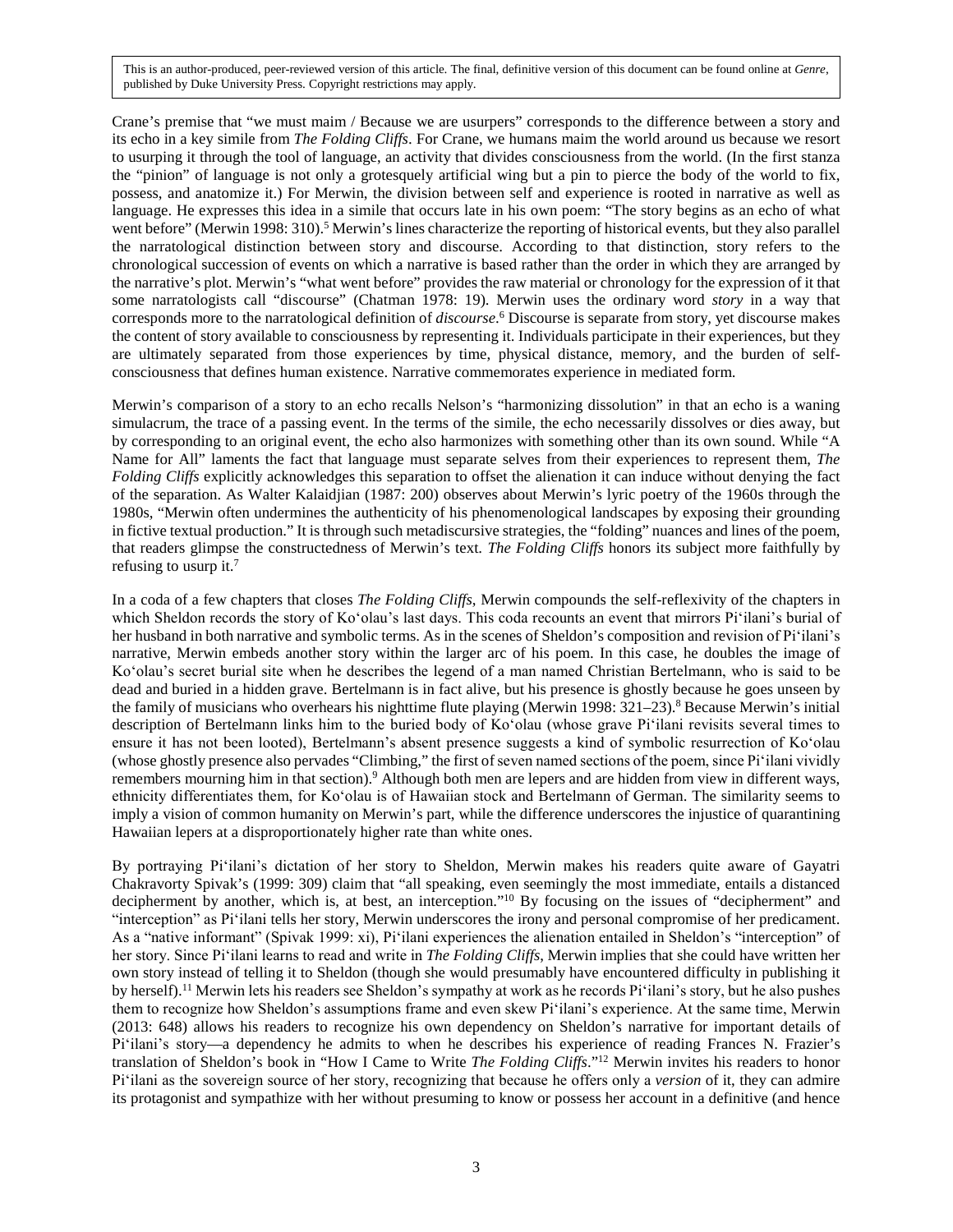totalizing) way. "As a narrative whose protagonist resists the colonialism being imposed on her," writes H. L. Hix (2012: 112), "*The Folding Cliffs* puts at stake the limits of one's engagement with the other." At the same time, the poem shows readers the importance of trying to engage with others in fair and just ways.

#### **Listening for the Voice of the Other by Comparing Disparate Discourses**

In "The Problem of Speaking for Others" (1991–92) Linda Alcoff addresses some of the issues raised by the discursive complexity of Merwin's poem. "Who is speaking to whom," she writes, "turns out to be as important for meaning and truth as what is said; in fact what is said turns out to change according to who is speaking and who is listening." She goes on to isolate two issues as particularly important, "the location of the speaker and discursive context," and she concludes that "meaning must be understood as plural and shifting, since a single text can engender diverse meanings given diverse contexts" (12). In *The Folding Cliffs* Merwin draws attention to Piʻilani's location as a speaker when she dictates to Sheldon the story of her struggle to keep her family together (and again when she confirms the truth of that account to the local businessperson Christopher B. Hofgaard in the final two pages of Merwin's poem). Merwin systematically focuses on the contexts of meaning by depicting diverse forms of language use, including dialogue between various Hawaiian and haole (white) characters and transcripts of official letters. In an interview Merwin (1999a: 17) explains that this diversity of discourses was deliberate: "I wanted something that could move from taking a phrase out of a letter straight into a chant and a dialogue—without changing the mode, doing the whole thing all the way through. And then I didn't want to tell the story in the chronological way, because that makes it anecdotal."

By featuring a variety of discourses and scenes of storytelling, Merwin encourages his readers to consider the contrasts and parallels among the perspectives they reflect and to speculate about the worth and meaning of such comparisons. For instance, Merwin adapts phrases from the *Kumulipo* (Beckwith 1972), the Hawaiian chant of creation, in the hymn enumerating the genealogies of Koʻolau and Piʻilani that opens "Born" (Merwin 1998: 89). He depicts Piʻilani (37- 39; 271), her mother-in-law Kawaluna (104), and a chief named Taiana (73) chanting traditional prayers; he mentions the communal Hawaiian chanting that Piʻilani and Koʻolau participate in (123); and he relates their son Kaleimanu's passionate love of stories (19, 157).13 The echoes of the *Kumulipo* situate Merwin's story in mythological time, and other passages about the birth of the islands situate it in geologic time. In a more documentary vein, Merwin frequently alludes to conversations at Hofgaard's store about political events concerning the archipelago (158–59, 164, 181, 232), quotes extensively from Robert Louis Stevenson's public letter defending Father Damien against Rev. Charles McEwen Hyde's libels (178–80), relates Judge Kauai's advice to Koʻolau to "keep reading" (119), and features excerpts from Louis Stolz's official letters seeking to capture Koʻolau and the other fugitives in Kalalau (210–13, 218).

As a community leader and mentor to Koʻolau, moreover, Judge Kauai shares, reads, and comments on newspaper reports (128, 207–8), raising the issue of narrative framing for the consideration of his listeners (including the designation of "good" Hawaiians) after Stolz's death (230). I have already referred to Piʻilani's recitation of her story to Sheldon (306, 309–10, 312), but Merwin compounds the complexity of this discursive context by indicating that her poses for Sheldon's photographs are staged reconstructions rather than firsthand documentations of events as they actually happened, a difference that bothers Piʻilani (314). Finally, by featuring a conversation between Piʻilani and her sister's family after Sheldon's book comes out, Merwin shows that publication provides the occasion for Piʻilani to discuss her own experience in relation to the story about Bertelmann (321–24). In other words, even though representation can mislead, it can also be a tool for strengthening social ties and commemorating the dead.

#### **Ghost Story and "Crooked Words" as Figurations of History**

Merwin's decision to close his poem with the Bertelmann story and Hofgaard's response to Sheldon's account has an important allegorical function. The end of *The Folding Cliffs* shows that Piʻilani's story can register in different ways, both negatively and positively. For example, Piʻilani's family members share in her grief and courage when she recounts her experiences, and they enrich and expand the implications of her story with that of another, non-Hawaiian victim of leprosy. By contrast, while Hofgaard expresses his admiration for Piʻilani many years after the deaths of her son and husband, Merwin emphasizes Hofgaard's allegiance to the policy of leper exile and to the American takeover of Hawaii. In the midst of his account of the rebellion in which Koʻolau took part, Merwin embeds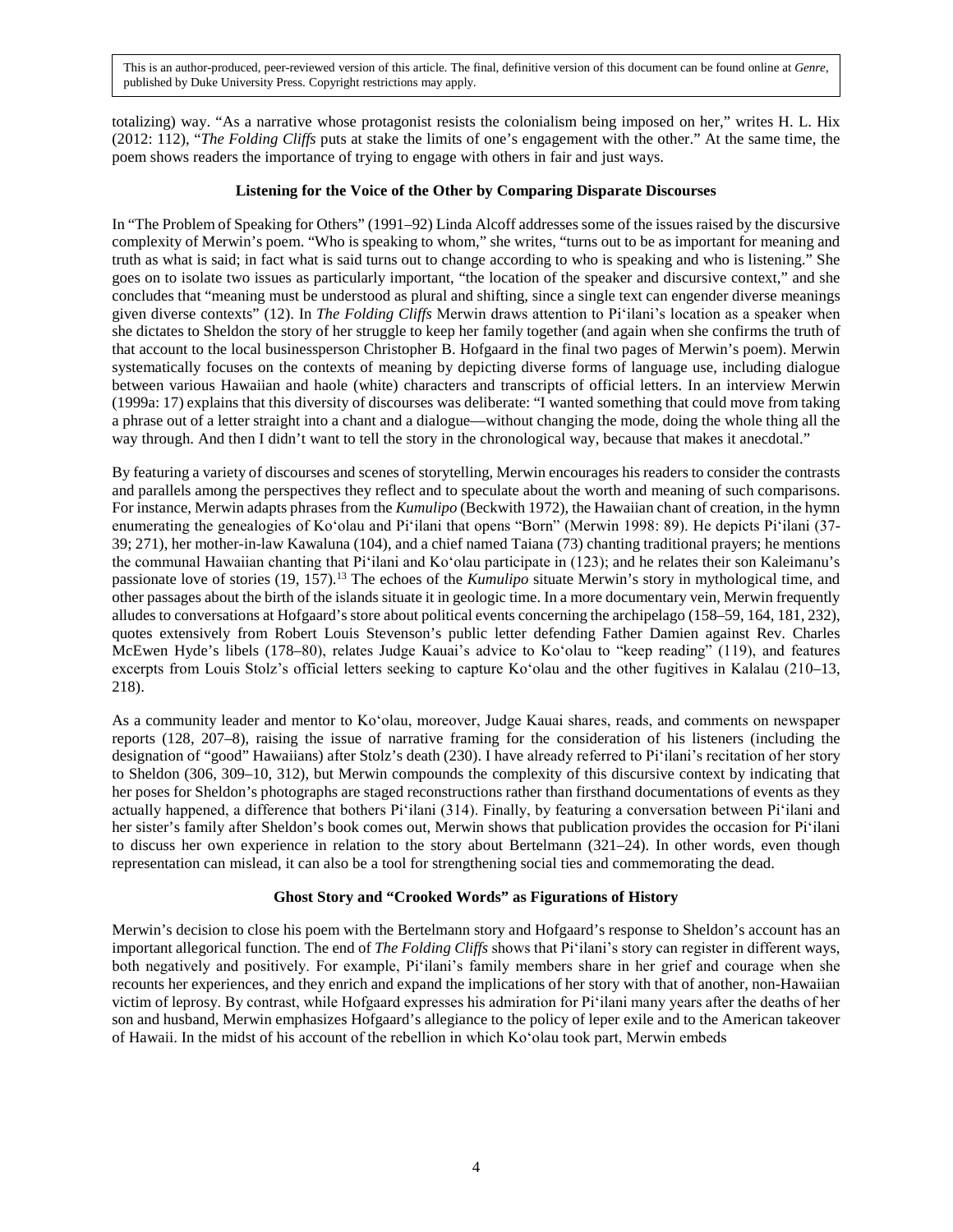a letter

to W O Smith Pres Board of Health and Att General

in red ink Sir We the undersigned request and demand

that every effort possible be promptly and diligently made

to bring to justice and punish the murderer

or murderers of the late L H Stolz and to clean out

the valley of Kalalau of its leprous population

or we will take the matter into our own hands and promptly

revenge the death of our friend murdered in cold blood

T H Gibson Professor English niceties

be damned Th Brandt E E Conant C B Hofgaard

H P Faye . . . (232)

By permitting the "undersigned" to speak for themselves, Merwin lets their letter damn them out of their own mouths, exposing the violence of their vigilante self-righteousness and the racist metaphor that characterizes a quarantine as cleansing. In the closing scene of the poem, moreover, Merwin emphasizes the fact that Sheldon's account mystifies Hofgaard, which may reflect how his interest in Piʻilani is contradicted by his allegiance to white supremacy in Hawaii and his attendant hostility toward Koʻolau's resistance.

Yet Piʻilani is mystified in her own turn when Hofgaard calls on her to confirm her story. Merwin indicates her suspicion of him in the following lines:

> And when Hofgaard had left Piʻilani had said to her mother—Why do you think that man came to see me Did he think I would tell him something else after all of the others he has listened to what does he know now about what I remember. (324–25)

Merwin includes this event to dramatize the vulnerability of Piʻilani in the face of a dominant culture that condescends to her people and their experiences. At the same time, the passage foregrounds Piʻilani's subjectivity through its vivid voicing: the relative brevity and syntactic autonomy of the penultimate line together with the driving rhythm of downbeats falling on "all" and the first syllables of "others" and "listened" effectively express Piʻilani's wonder. So do the phrases "tell him something else" and "know now" in the other lines. By including Hofgaard's complaint that "some of the words" in Sheldon's book "were too crooked for him" (Merwin 1998: 325) and emphasizing Piʻilani's question to her family about why Hofgaard needed to confirm her story by seeking her personal verification of it, Merwin underscores the way Hofgaard's attitudes about the inferiority of Hawaiian culture and Piʻilani's second-class status reinforce her subordination in the racially stratified society that privileges him. Merwin's phrase treats Hofgaard's complaint as an allegory for white refusal to hear Piʻilani speak on her own terms. I view this as a sign of Merwin's attempt to pay homage to Piʻilani without imposing on her family and her story, since Hofgaard himself uses the phrase less imaginatively (though rather epigrammatically) in his own narrative, which was published in three parts in the newspaper the *Garden Island* on December 19 and 26, 1916, and January 2, 1917. He writes that Sheldon "uses the greatest possible amount of crooked words to record the simplest historical point" (Hofgaard 1917). Although Hofgaard expresses admiration for Piʻilani in the same article, Merwin suggests that his visit to Piʻilani is motivated by a mixture of curiosity and disbelief not much different from the attitudes of many nineteenth-century American readers who doubted that Frederick Douglass and Harriet A. Jacobs could write their own accounts of their experiences as slaves. The prefatory certifications of their slave narratives by such white writers as William Lloyd Garrison (Douglass 1960: 9–10) and Lydia Maria Child (Jacobs 1987: 3) aim to rebut this negative presumption by testifying to the authenticity of the narratives they introduce. In this respect Merwin's (1998: 315) crooked words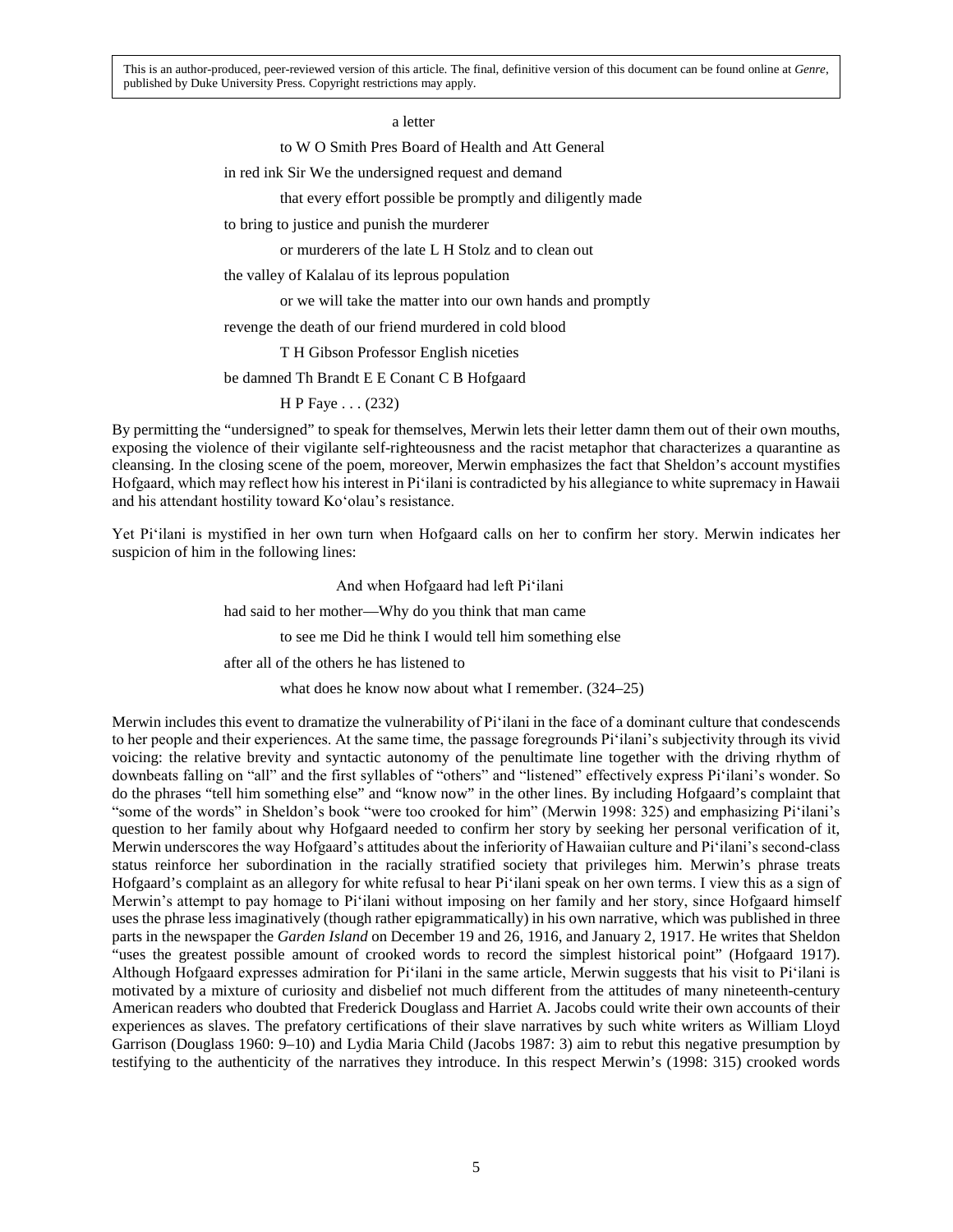allegory also applies to an earlier scene in which Sheldon enlists a notary public to "swear to the truth" of his book about Piʻilani because "there might be those who would challenge the facts of their story" (315). Sheldon secures Pi'ilani's permission to include her name next to his during the notarization.<sup>14</sup>

Together with this subtle social allegory, Merwin's plotting highlights the social and political aspects of Koʻolau's fight to live and die with dignity. For example, Piʻilani's decision to remain with Koʻolau not only helped keep her family together, it also helped protect him against official nonexistence. As the government physician George Fitch, wrote, "Once declared a Leper, the person is civilly dead" (quoted in Tayman 2006: 322). Merwin dramatizes this injustice in his account of Koʻolau's sister Niuli, who disappears and remains incommunicado after she is diagnosed with leprosy and taken away because of it. By telling the story of Niuli's tragic disappearance prior to Piʻilani's flight with Ko'olau, Merwin illustrates the drastic impact of removing lepers to a separate island.<sup>15</sup> More broadly speaking, Merwin emphasizes the textual basis of history together with the role of agency in the production of texts, for the chapters in which Sheldon records and revises Piʻilani's account clearly reveal the asymmetrical relations between Piʻilani and Sheldon's family. (A similar asymmetry exists between Piʻilani and Hofgaard in the chapter in which he visits her.) Merwin emphasizes the social, racial, and religious differences between Sheldon and Piʻilani, helping readers experience her consciousness of being an outsider in the Sheldon family circle so they can appreciate the importance of her twofold achievement: first, nursing and burying her son and husband and, second, reporting the event so Sheldon could record and commemorate it.

#### **Patriarchal Proxies and the Matter of Representation**

Merwin consistently dramatizes the differences between Piʻilani's way of seeing, narrating, and reflecting her experiences and Sheldon's manner of recording it. By suggesting that Sheldon was not personally acquainted with Piʻilani until he invited her to collaborate with him in the production of the narrative about her husband's last days, Merwin (1998: 306) also indicates Piʻilani's loss of agency regarding her experience and the documentation of her family's story. In fact for Merwin, Piʻilani's rendering of her story is framed by her father Hoʻona's wishes to comply with Sheldon's request that she tell her story to him so he can publish it. Merwin's narration of this process emphasizes not only the mediation but also the potential vitiation of Piʻilani's story by patriarchal authority and orthodox Christian belief, forces that, according to Merwin, clash with Piʻilani's temperament and experience. These forces come clearly into view in the following scene, when Hoʻona prepares her for her visit to the household where she will report her story:

—Do you remember your Bible—he asked her and she could hear

that he was trying to sound like Reverend Rowell.

—I remember it—she said—Because in the Sheldon house

I am sure they read the Bible every day—he told her. (307)

This catechism-like exchange infantilizes Piʻilani, reminding readers of the emotional, cultural, and gender differences between Hoʻona and his daughter (Hoʻona serves in the church yet has a second wife and daughter whom Piʻilani has not formally met at this point in the narrative). The scene also echoes the schoolroom episodes in which Rev. Rowell, a missionary minister, teaches Piʻilani and Koʻolau how to read and write (108–9). In this discourse Hoʻona positions Piʻilani as sexually and socially inferior, insisting that she recognize his paternal superiority over her by adopting the posture of an obedient daughter even though he was often away from her and her mother when she was growing up. Readers share Piʻilani's amusement and irritation when she bridles at Hoʻona's self-righteous rhetoric regarding the Sheldons and Waimea, where they live:

and Piʻilani said—Waimea Waimea

you would think it was the moon and I used to walk there to school

every day and back—and she laughed and said—I will be home

before the moon is new—and then they drove off and her face

darkened as Hoʻona began talking to her as though

she were at school and she watched the road where she used to walk

but she had not been to Waimea since Kaleimanu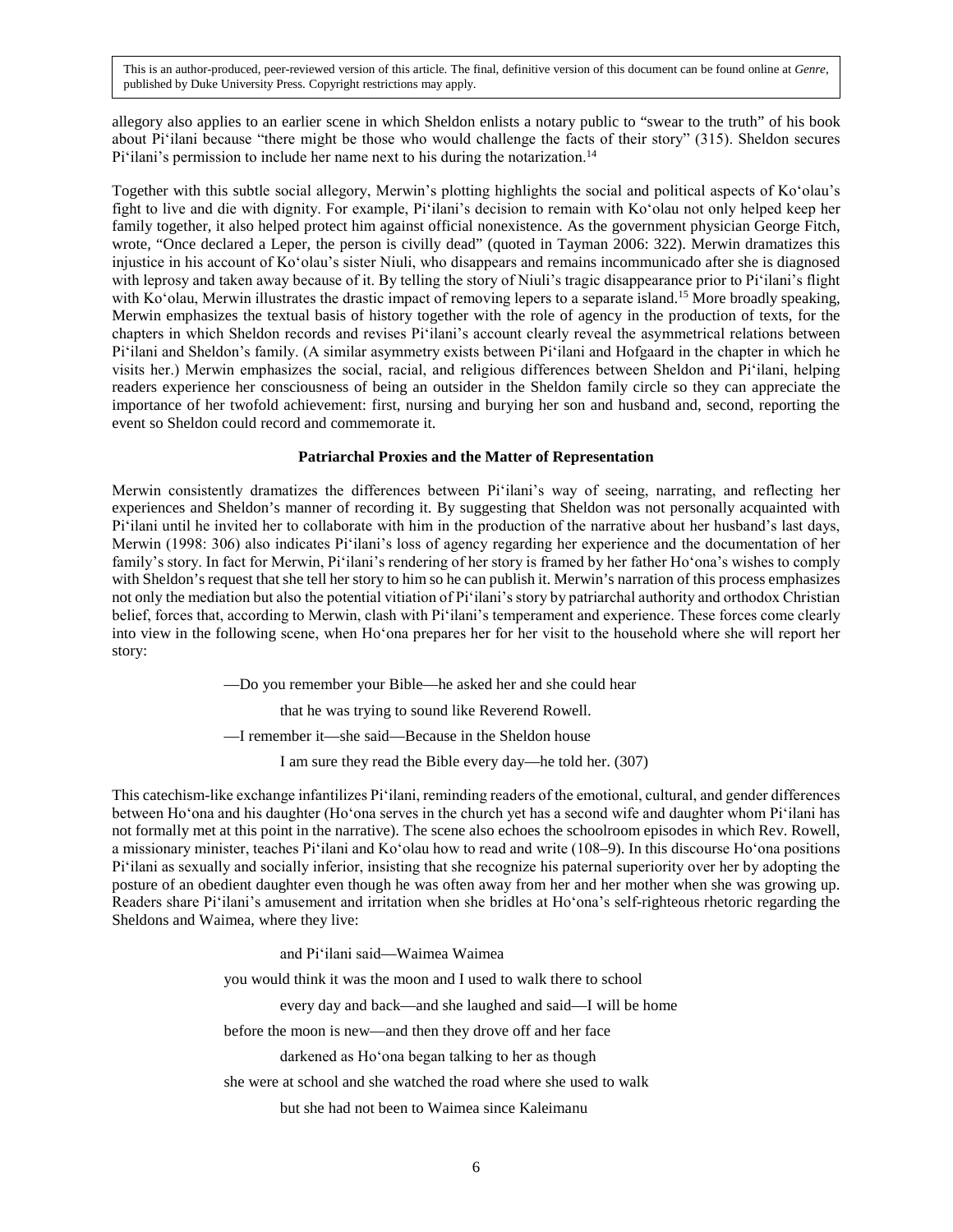was a child and the last time she had come with Koʻolau

they had been on horses and Kaleimanu was riding with him

and now that she was in the carriage she felt naked

without him and as they came closer to Waimea

it was all familiar but it looked strange like someone

who has been waked up suddenly and there were new houses

in place of some of the old ones there were many of them

that she did not recognize and many were painted

and there were many people whom she did not know and they came

to a big new house painted gray and stopped at the door. (307)

Hoʻona's reverence for the Sheldons' family status and piety converts Waimea, the location of the Sheldons' home, from a familiar place-name into a mystifying and overblown signifier. In the face of Piʻilani's painful memories, moreover, the landscape of Waimea strikes her as eerily foreign. Like the feeling of nakedness expressing Piʻilani's vulnerability, Merwin's simile of sudden waking underscores the uncanny quality of a place his heroine thought she knew but that profoundly differs from her expectations. Nevertheless, the style of Merwin's reportage locates Piʻilani as the subject of her thoughts rather than the object of her father's hectoring remarks, as in the immediately preceding passage ("Do you remember your Bible—he asked her"). Hence Merwin's depiction of Piʻilani offers two ways of perceiving her relation to speech in the same passage. The fact that Piʻilani occupies such different discursive locations indicates the subtle complexity of Merwin's representational strategy when it comes to his protagonist, since she modulates from the grammatical object of action to the agent or subject of her own experience in the space of a page. Such modulation increases the verisimilitude of Merwin's characterization of her, which in turn increases her authority in the eyes of readers and allows them to imagine her world in a sympathetic and open-minded way instead of appropriating or co-opting it.

If her father schools Piʻilani in proper religious belief and social behavior before she arrives at the Sheldon household, Sheldon himself coaches her in the somewhat sensational literary conventions he will use to tell her story. And like her father in the carriage on the way to Waimea, the Sheldon family members reinforce her alienating experience of the Bible as a literary model and perhaps an instrument of social discipline. Like Merwin himself in his different way, Sheldon situates Piʻilani's story in the context of Hawaiian history and culture. Sheldon's framework, however, is recognizably heroic, and Merwin emphasizes the cultural distance between Sheldon and the conventions he seeks to use when he describes Sheldon's initial interview with Piʻilani. Sheldon opens the sessions this way:

—From what I have read and heard I believe

that the cliff below Kilohana which I must confess

I have never seen is the place from which warriors

used to hurl torches far out over the valley

and watched them sink like stars falling have you heard of that—

—I have heard about it—Piʻilani answered

—Because I think that might be part of our title—he said

—The Firebrands Flung from The

Heights of Kamaile and The

Hero

of the Cliffs of Kalalau or something like that—. (309)

By proposing such a sensationalizing title for Piʻilani's story, Sheldon risks misrepresenting her experience. "The Hero of the Cliffs" is so masculine and singular in its emphasis that it excludes Piʻilani's central role in the story Sheldon wants to record. Whereas the title focuses on the military prowess of Koʻolau, Piʻilani's heroic commitment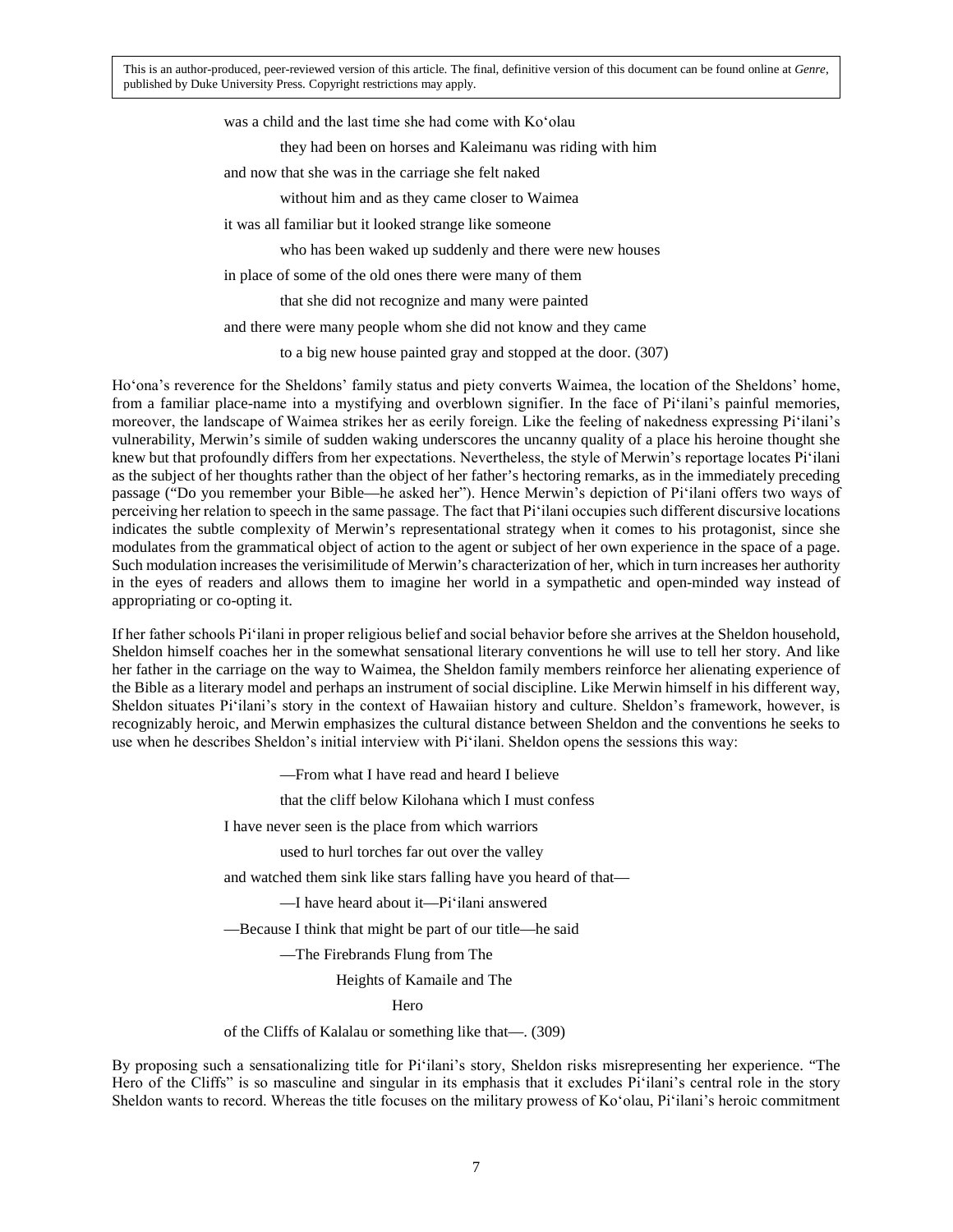to her son and husband are also defining features of the story. This scene indicates that the very process of naming the narrative risks diminishing Piʻilani's role in it, a risk that the disproportionate ratio of lines between the two speakers accentuates (Sheldon's eight lines to Piʻilani's one). The lesson of this episode parallels Crane's fable in "A Name for All": language represents but also replaces firsthand experience.

Along with the other proposed title, "The Firebrands Flung from The Heights of Kamaile," "The Hero of the Cliffs" alludes to an actual reference in *The True Story of Kaluaikoolau* (Piʻilani 2001), the English translation of Sheldon's account. The reference occurs in a passage in which Piʻilani describes her state of mind after the deaths of Kaleimanu and Koʻolau (whose full name, which Merwin renders as Kalua i Koʻolau, appears in the following passage):

My great love and longing in those days was to be united with my relatives and tell them all the things I had witnessed, the things, indeed, not seen by any other living person except for my husband and our child, and they were gone, leaving only myself living here. I longed to tell them all the true things concerning this pathetic story so they would understand what they had mistaken and only guessed about. However these thoughts of mine were not fulfilled, they were only dreamed of. They are told here for the first time by the pen of Kahikina Kelekona [Sheldon], to be preserved in ink, and disseminated to the populace as the true story of Kaluaikoolau, the one boasted of as "The Fierce Brave One of the Kalalau Cliffs who Glides along the Peak of Kamaile whence the Fire was Flung." (40)

In *The Folding Cliffs* Merwin emphasizes the way Sheldon's interests and commitments as a writer inform his storytelling, so much so that his florid style potentially obscures Piʻilani's relationship to her story as a participant and a reporter. While the passage above ostensibly seeks to assert the authenticity of the Sheldon-Piʻilani account, it potentially compromises the verisimilitude of the scene, at least for readers unfamiliar with the rhetorical conventions of traditional Hawaiian storytelling.16 The reference to the pen and ink of Kahikina Kelekona gives an immediacy to the text's claim for veracity, but the identification of Sheldon as the writer enhances his prestige at the potential expense of Piʻilani. (What might have motivated the passage's honorific authorial reference and rhetorical grandeur? Are these touches Piʻilani's more than Sheldon's? Alternatively, to what extent is Sheldon speaking for or through Piʻilani here, letting her voice function as the tool or instrument for his own rhetoric? How can readers of *The Folding Cliffs* avoid applying the last question, mutatis mutandis, to Merwin himself?) Moreover, because *The True Story* is the result of a collaboration between Sheldon and Piʻilani, it is not possible to know for certain how accurately, consistently, or authentically the text represents Piʻilani's personal perspective either in conjunction with or instead of Sheldon's. Merwin's poem reminds his readers of this fact by situating these scenes of composition in his own version of Piʻilani's story. The fact that the word *cliffs* appears in both Sheldon's proposed title and in the title of Merwin's doubled or "folded" narrative also seems to be Merwin's subtle way of confessing his own inability to escape both narrative conventions and the cultural assumptions of his era and experience. He can, however, admit his awareness of this problem to readers so they can form their own judgments and avoid turning Piʻilani and her experience into the mere instrument or object of their preoccupations.

While Merwin works to make his readers keenly aware of this problem through self-reflexive devices that symbolize textual production (thereby signaling the discursive dilemmas and limitations entailed by his own narrative framework and plotting), he also allows readers to remain absorbed in his compelling version of the story. In *The Folding Cliffs* scenes of writing and interpretation occur frequently and resonantly enough to make readers aware of the poem's status as a textual construction, which can in turn lead them to question its historical accuracy or authenticity, but the questioning happens in tandem with the reader's absorption in the story. The poem effectively alerts the reader to the dangers of artistic appropriation (and therefore the eclipse of the historical Piʻilani) without making the reader reject the story on its own terms. The believability and dramatic excitement of Merwin's narrative enhance his poem's moral force.

Perhaps Spivak's distinction in *A Critique of Postcolonial Reason* between representation as *Darstellung* (artistic figuration or mimesis) and representation as *Vertretung* (political representation) can shed some light on what I am suggesting. Spivak differentiates two kinds of representation with the German words to show how story lines about political and psychological subject formation (both Sigmund Freud and Karl Marx use the term *Darstellung*) can falsify and foreclose viable options for political action and self-representation. Spivak (1999: 264) expresses her claim this way: The "staging of the world in representation—its scene of writing, its *Darstellung*—dissimulates the choice of and need for 'heroes,' paternal proxies, agents of power—*Vertretung*." In *The Folding Cliffs* Merwin differentiates Piʻilani's experience from the particular heroic framework Sheldon adopts to emphasize her importance in her own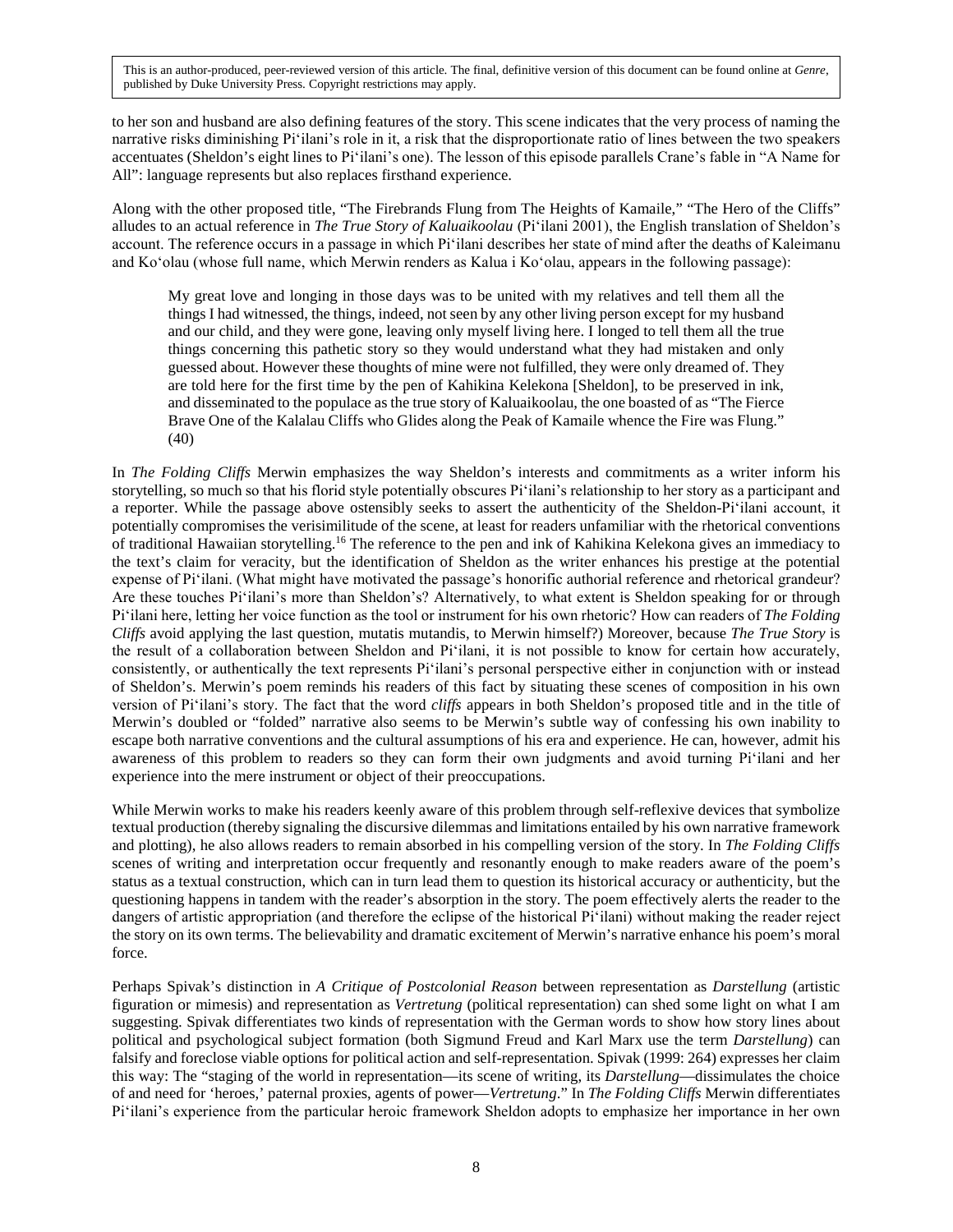right and to make her a sympathetic character. Merwin also differentiates his story line, which places Piʻilani so resolutely at the center, from that of London, who makes Koʻolau the hero of his short story, especially by focusing on Koʻolau's capacity as a leader and a sharpshooter. Merwin's Piʻilani is affected by "paternal proxies" and "agents of power" but is not so circumscribed by them or by the heroic story lines associated with them that readers cannot see and hear her. To put it more simply, Merwin gives a compelling picture of Piʻilani and her actions without making her conform to a received heroic plotline. Merwin's Piʻilani is both ordinary and extraordinary.

By dramatizing the scenario in which Sheldon conceives the framework for his rendition of Piʻilani's account of her last years with Koʻolau, Merwin shows how the phrase from Sheldon's book ("The Fierce Brave One of the Kalalau Cliffs who Glides along the Peak of Kamaile whence the Fire was Flung") subordinates if not suppresses the more ordinary story of domestic life Piʻilani shared with Koʻolau, which Merwin so richly elaborates in *The Folding Cliffs*. In Piʻilani's session with Sheldon Merwin satirizes the traditional formula of martial prowess and display. While Merwin dramatizes Koʻolau's defense of himself and his family, depicting Koʻolau shooting Stolz (Merwin 1998: 224–25) and later the soldiers dispatched to capture him after the declaration of martial law (245–51), he avoids sensationalism and makes his readers feel the falsifying power of "heroes" and of "paternal proxies" like Sheriff John Coney, Sheldon, and Hofgaard, three men of authority who listen to Piʻilani's story about her husband and son. While these scenes of storytelling differ in nature and effect (as sheriff, only Coney has the power to exonerate Piʻilani for remaining with her husband when he resisted Stolz and the soldiers sent after Stolz's death), they all position Piʻilani as a speaker in relation to listeners who, by virtue of gender and social status, put her on an unequal footing with themselves. It may be that Sheldon best qualifies as a proxy for Piʻilani, given his goal of representing her story for a Hawaiian readership, but the other two men "stand for" her as well, both by representing her and by substituting themselves for her in their official or public capacities. Finally, while Sheldon and Hofgaard do not have Coney's legal power over Piʻilani, the fact that they call on a female native informant to account for herself in a public way makes the discursive context of their accounts similar to that of the sheriff's deposition. Merwin cannot entirely avoid manipulating Piʻilani's subjectivity either, but his attention to the dangers of doing so, partly by depicting Sheldon's transcription and Hofgaard's visit in his own poem, go a long way toward offsetting this danger by teaching himself and his readers to keep it firmly in mind and actively resist it.

In addition to Piʻilani's sessions with Sheldon, many other passages in *The Folding Cliffs* show how different discursive contexts produce significantly different meanings. As a Hawaiian figure of authority and a major character, Judge Kauai also exemplifies how Alcoff's principle operates in *The Folding Cliffs*. In an interview Merwin (1999a: 16) singles out the judge as an important figure. His interlocutor in the following exchange is Sam Solecki:

SS [Solecki]: You're constantly swerving away from easy moral judgments by dramatizing certain things, trying to find a certain detachment, a voice that will not fall into moral categories.

MSW [Merwin]: I try to do it by putting in real characters. Like Judge Kauai.

SS: He's a wonderful figure! In retrospect, it seems to me that the Judge is really the key figure, because he's able to reflect on the situation.

In the following scene the judge expresses an attitude toward "heroes" that is strikingly akin to the passage from Spivak (1999: 264) cited above. Like Spivak, Judge Kauai demonstrates how the category of the hero oversimplifies reality by idealizing it. The judge makes his remarks after Koʻolau has killed Stolz. A Hawaiian named Kaumeheiwa has reported the news of the killing to the white authorities, while Kapaheʻe is among those lepers who recently surrendered to authorities:

—Well now they have two heroes—the Judge said—and you can be sure

they will make the most of them dress them up for a little while

and wave flags over them blow their horns and Kaumeheiwa

will tell them again how he carried the news

of this catastrophe through the mountainous seas at night

to the proper authorities and for a while he will be

the good Hawaiian and Kapaheʻe who I know is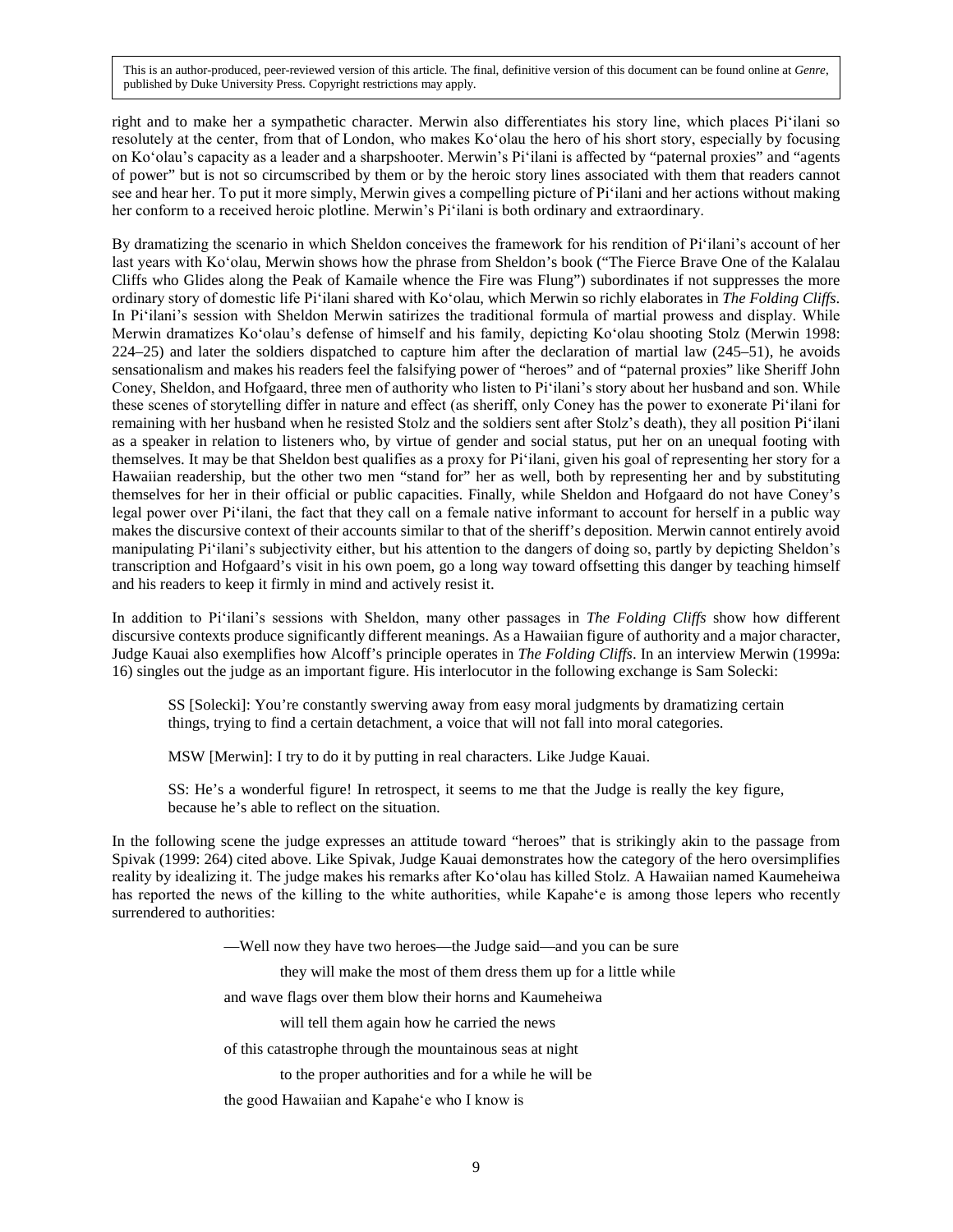> as old as I am and has been improving upon stories about himself all that time will bring them out in up-to-date versions The Society of Stranglers he belonged to in his youth and the man he passed one day then up in the forest above Kalalau following him but walking backward so they both stopped to fight and when a twig fell on the man's shoulder and he looked aside Kapaheʻe caught him in the Strangler's Hold and killed him . . . . . . . . . . . . . . . . . . . . . . . . . . . . . . . . . . . . . . . . . . . . . . . . I expect that he

seldom revived those stories here in the valley

where they knew him and he had the Pa family

as neighbors who are said to swim with the sharks and have sharks

for guardian spirits but he will recall the stories now

wherever he is taken and the reporters will make notes

and nobody will have heard those tales in Honolulu

or on Molokaʻi and so for a matter of weeks

he will be the good leper unlike the rest of us

when voices are rising about this news from Kalalau. (Merwin 1998: 230)

The judge's ironic treatment of the categories of the "good" and (by correlation) the "bad" shows how self-serving these designations are for the white people who bestow them.17 The terms reflect the judge's ironic view of the discursive context offered by the forthcoming newspaper reports he envisions. In keeping with the diegetic strategy of *The Folding Cliffs* as a whole, this passage depicts the judge as both a narrator and an interpreter, or as a storyteller whose ironic testimony is itself interpretational and contingent. He shows how newspaper rhetoric ideologically distorts social reality by translating colonial racial stratification into a rationalized measure of moral behavior. His speech also reflects his awareness of the communal ties and personal motives in the fashioning (and self-fashioning) of tall tales. The judge's speech clearly focuses on storytelling and audience reception per se, differentiating a local audience in the political periphery from a colonial center where Kapaheʻe may promote himself through grander stories of his feats without the threat of being discredited by those who know him.

Moreover, the judge's view of events and their participants continues the mentorship he provided to Koʻolau earlier when he encouraged him to read newspapers and to reflect critically on their reports (119, 128). Rowell teaches Koʻolau the skills of basic literacy, but the judge offers him more advanced reading lessons. Whereas Rowell inveighs against native "Indolence" in a key episode, moreover, the judge proves to be a more sympathetic teacher (109).<sup>18</sup> The judge's irony regarding newspaper rhetoric, like Piʻilani's suspicion toward Hofgaard, is pronounced enough to suggest that Merwin wants his readers to think about the roles sources, reporting, and textuality play in the transmission of history throughout his poem. By doing so Merwin aims to prevent his narrative from being "merely" anecdotal and to give it instead something of the power of a fable—a form for which he has shown a marked affinity (see Merwin 2007).

In "How I Came to Write *The Folding Cliffs*" Merwin makes a remark about "good Hawaiians" that links Judge Kauai's dialogue with my more general focus on the relationship between Sheldon and Piʻilani in the composition of *The True Story of Kaluaikoolau*. Merwin (2013: 649) finds Sheldon's account too idealizing:

Sheldon's sympathy with the Hawaiians' legitimate sovereignty was absolute, and I felt that it colored his portraits of Piʻilani and Koʻolau and their story. It seemed to me that he had made them exemplars of "good Hawaiians," a shade too piously Christian, rather than portraying them just as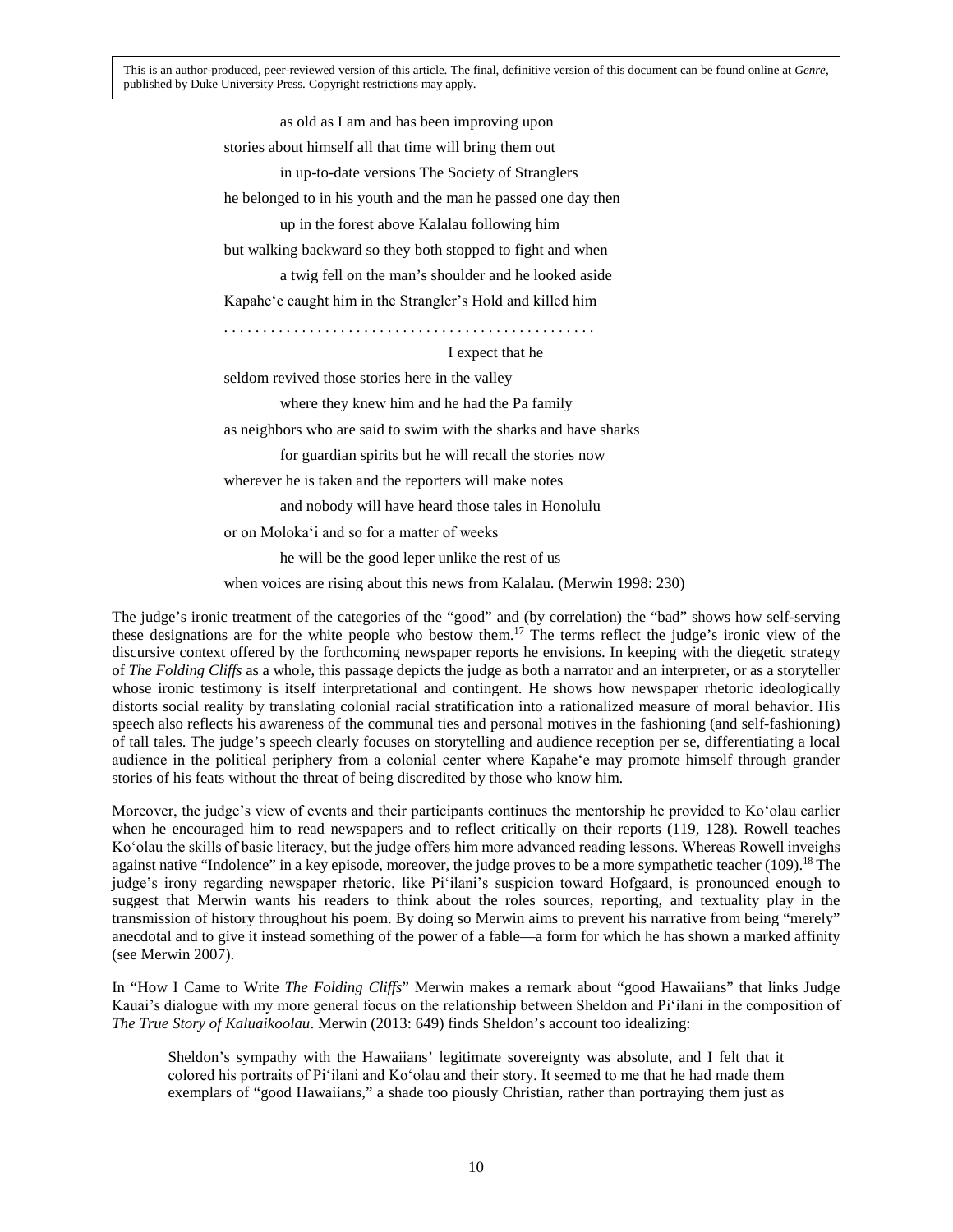they were. Even Sheldon's getting Piʻilani to pose out on the rocks, holding a rifle, I thought, was meant to evoke admiration and sympathy, and to place her among the frontier heroines of American popular legend at the time.

As John Burt (2003: 116) writes, "Merwin intends Sheldon's account to serve as a cautionary example of the ways even very sympathetic (and anticolonialist) readers might get Piʻilani's story wrong, as perhaps even John G. Neihardt, for instance, sometimes heard what he needed to hear in what Black Elk told him." When Piʻilani encounters an old friend from the days of her flight with Koʻolau into the Kalalau valley, for instance, she

felt how far away Kalalau seemed to have become

and how her telling about it at the Sheldons' house

seemed to have drawn a shadow across it blurring

and fading it like the pictures

she looked at in the Sheldons' family album (Merwin 1998: 316). Merwin's simile indicates not just the diminutions wrought by memory but also the attenuating effect of Sheldon's transcription.

The following passage emphasizes the way Sheldon's beliefs influence his response to Piʻilani's dictation. It also shows how these beliefs divide her from her story by rendering it in an unfamiliar form:

He asked her about things that happened before she was born

and he asked her about Koʻolau and when they were children

and about times that she had forgotten and she answered him

as well as she could and when she told him about

Koʻolau's baptism she could see that he was pleased

and he said he was sure that their faith and baptism

had sustained them in the trials they had endured

but when he read back to her what he had written about them

it sounded like a story about somebody else

more than like what she remembered of what happened

but she could not think how to tell him that it had been

not like that and would never have belonged in those words

that came from church but she could see that he wanted it

to be true and down under all those words it was true

and he thought the words made it true but she kept thinking

of the time when Sheriff Coney asked her about

what happened in Kalalau and all he had wanted

was for her to say what she remembered about it

and she thought how much easier that had been . . . (310)

The religious piety of Sheldon's text is similar to the conventions of providence tales from New England, such as the narrative by Mary Rowlandson. When the Sheldon family reads the Exodus story together, for example, they look with expectation at Pi'ilani, suggesting their view that the biblical model applies to her situation in a typological way (309). This perspective raises the question to what extent the expressions of piety are Piʻilani's and to what extent they reflect a preexisting narrative paradigm devised by missionary Christians.19 Merwin's version of Piʻilani gives greater weight than Sheldon's does to the role of indigenous religious belief in shaping Piʻilani's response to the events she reports. Merwin's Piʻilani feels that her experience "would never have belonged in those words / that came from church," but her demurral is muted by Sheldon's desire for the self-confirming perspective of his own outlook.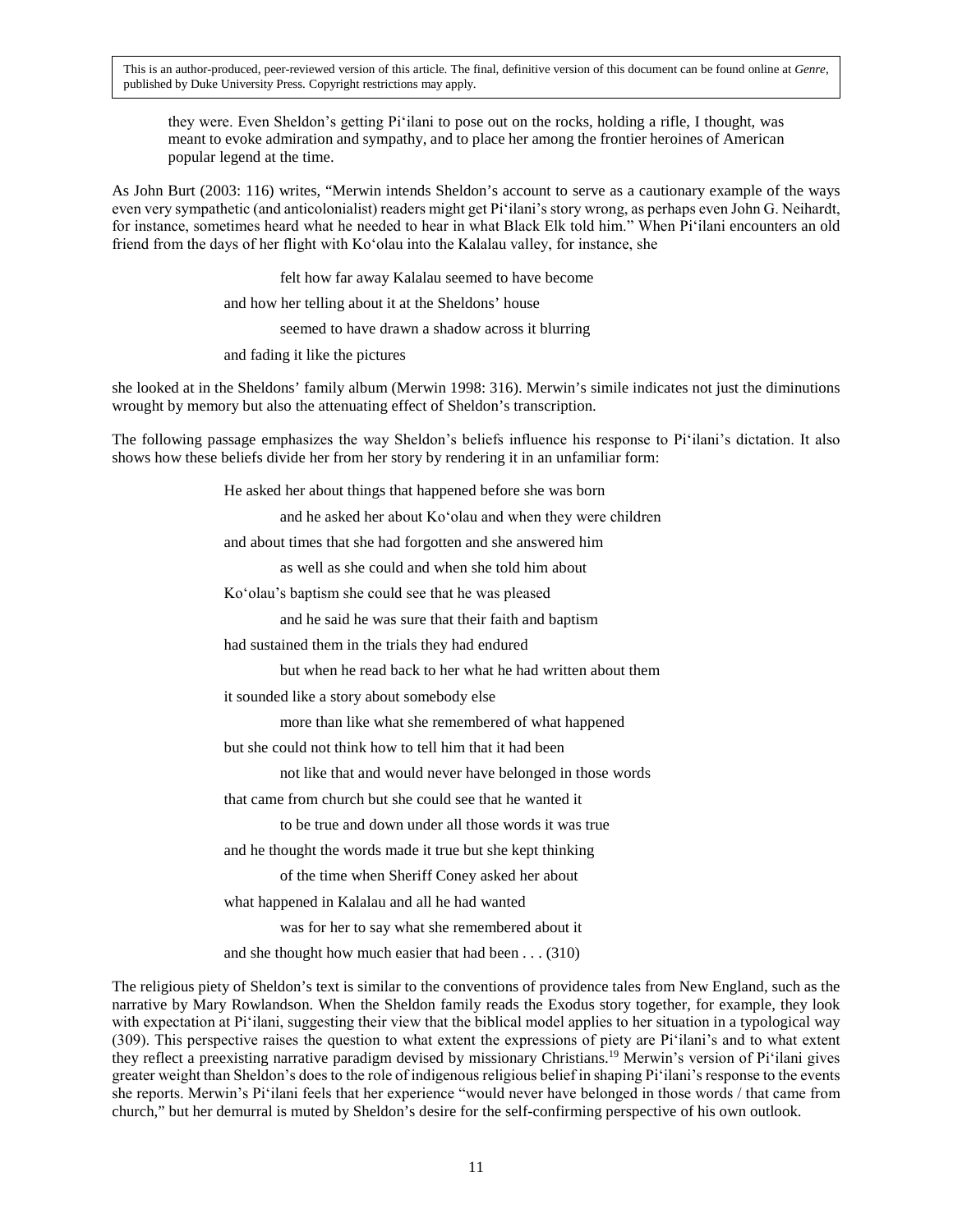#### **Story as Echo of What Went Before**

In *The Folding Cliffs*, then, the steady pressure of Sheldon's expectations and interests skew his account of the events Piʻilani directly witnessed and of the way she experienced them. In the breezy words of Merwin's narrator, "Mr Sheldon always seemed to be hoping to hear / something better but she thought he was a kind man and she liked him" (310). By contrasting Sheldon's biased mode of storytelling with his own artistically richer account, Merwin implies that his version of the story is more true to life, but the fact that he tells his story at several removes from his sources seriously complicates that implication. By making his readers aware of this conundrum, Merwin challenges his readers to consider the problem of representing the experience of a person who does not speak directly for herself. In the following passage in fact Merwin's metaphor of story as echo insists on the radical difference between narrative and its real-world origins or referents. Sheldon addresses Piʻilani in the following lines, which he attributes to Abraham Fornander, a family friend and prominent collector of Hawaiian folklore:

> and Mr Fornander said that the story is all that we have when things are over the story begins as an echo of what went before but then it is only the story we are listening to. (310)

This passage acknowledges the fictive quality of all texts, including Merwin's, but in doing so it also testifies to the reality and historic importance of "what went before." Such testimony functions not only as a confession of the radical otherness of experience and the inadequacy of language to express or embody it but also as a means of honoring individual experience.

In a 2003 interview Merwin (2003) comments more expansively on the gap between experience and language by relating it to the gulf between experience and memory:

We're always writing about the past. We're never writing about the present. We may think we're writing about the present, but we only recognize the present because of the past. Language comes out of the past. The past is always with us, and it's partly memory and partly what we make of it. And what you remember is not what happened, it's something that's already changed. Changed in your mind. And then when you are writing, you take what you remember and what you recognize and you invent something else out of it.

The strength of Merwin's homage to Piʻilani lies in his concession that his poem can only provide a version of her story, an imperfect representation instead of the definitive record to which Sheldon lays claim. In the words of Phoebe Pettingell (1998: 24), Merwin "never minimizes the problems involved in trying to convey what is important for one society to another possessing quite different values." The story as echo metaphor pays homage to individual experiences, events, and histories ("what went before"), but it also acknowledges the mimetic gap between discourse and the real ("but then it is only the story we are listening to"). The last line exemplifies Hayden White's (1999: 1) claim that "our experience of history is indissociable from our discourse about it."

The metaphor of the story "as an echo of what went before" also corresponds to an important detail relating to the story about Bertelmann near the end of *The Folding Cliffs*. At the end of the family celebration of the publication of "Mr Sheldon's book" (Merwin 1998: 318), Piʻilani gathers with her kinswomen and listens to her father's second wife tell a story about Bertelmann's mysterious flute playing, a story prompted by a relative's interaction with Piʻilani's book.20 Piʻilani responds to this story by remarking that

there was a man in Kalalau

down by the stream who played the flute and when I heard it

I would go on thinking I heard it all the next day. (324)

This remark about the effect of music parallels the characterization of story as the lingering echo of an event or an experience, so the flute music functions as a metaphor for Merwin's poem itself.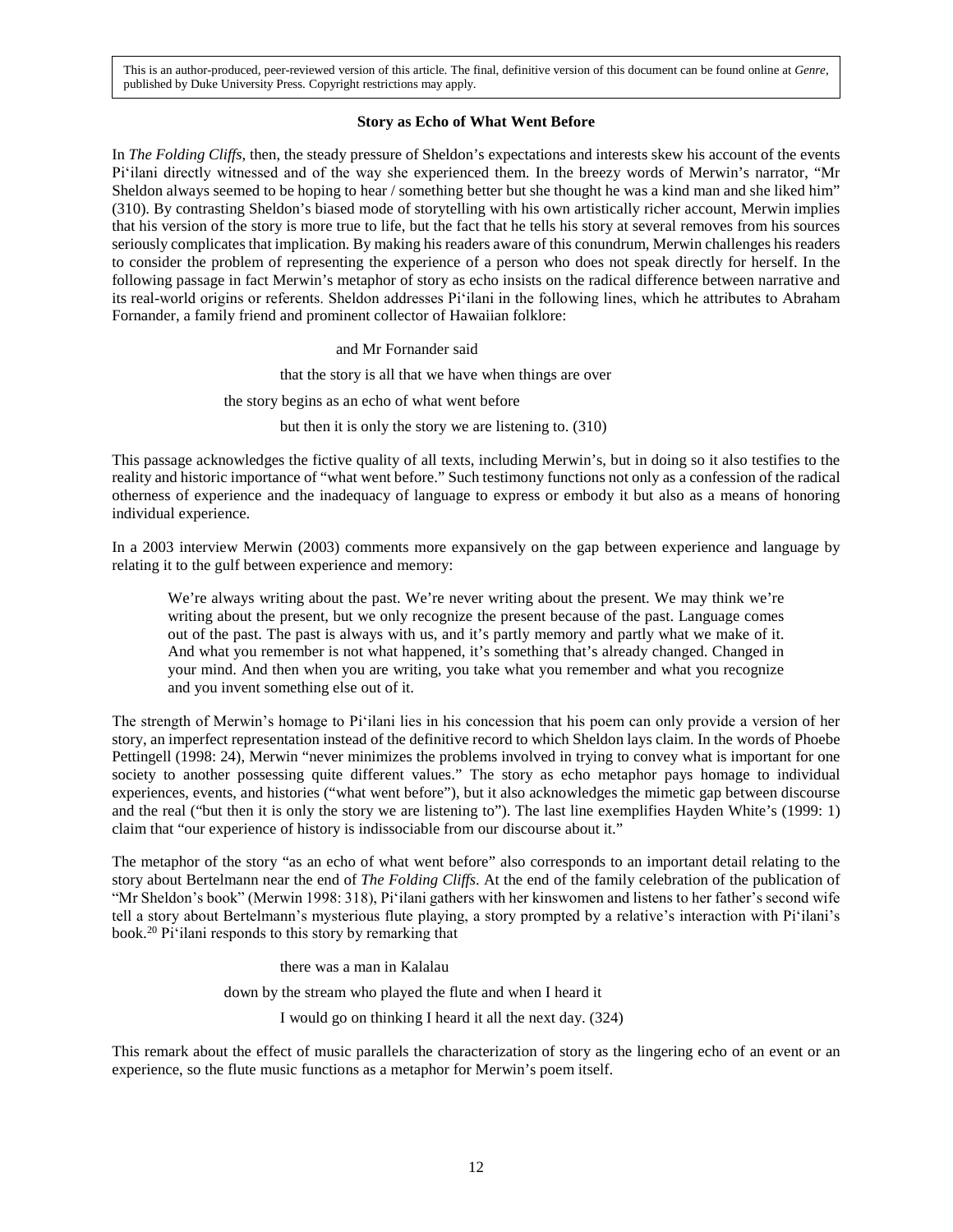Whereas this parallel underscores the affective links between artistic activity and experience, the closing lines of Merwin's poem reinforce the idea of disparity between experience and representation, for Piʻilani responds to a visit from the local merchant Hofgaard by wondering aloud about the purpose of his visit. She speculates that

maybe he only wanted to see for himself

whether I was the one in the book he had been reading

where he told me that some of the words were too crooked for

him—. (325)

These lines give Piʻilani the last words in Merwin's text, an act that might seem to enhance her importance as a character and a historic figure. However, they also undercut the authority of Merwin's poem by closing with the deliciously ironic image of a book whose words "are too crooked" for its readers to see clearly, decipher, or tolerate. Technically, moreover, the last nine words of Piʻilani's remarks are a citation of Hofgaard's. It is as if through the syntax of indirect discourse Merwin is acknowledging how speech and experience are inevitably shot through with the intentions of others. While Hofgaard's words infiltrate Piʻilani's speech (and that speech is of course Merwin's fiction), Merwin has taken pains to respect the historical Piʻilani through his robustly varied representations of her. In his mindful attention to the problem of "what is at stake when we insist that the subaltern speaks" (Spivak 1999: 310), Merwin shows that "the enablement" of artistic representation "must be used even as the violation" entailed by any form of representation "is renegotiated" (Spivak 2003: 524).

By drawing attention to the divisions between Piʻilani's personal experience and Sheldon's record of her husband's demise, Merwin makes his readers aware that access to Piʻilani's experience is not completely available. Yet in tandem with this *via negativa* (negative path) Merwin takes a more positive approach to his subject, paying homage to Piʻilani's character, bravery, devotion, and achievement as a storyteller through the enchanting beauty of his rhetoric. By pairing the story of Piʻilani and her husband Koʻolau with the coda-like narrative of Bertelmann's ghostly flute playing, Merwin both characterizes Piʻilani as an artist figure and notes the similarities between the two families' efforts to honor their kin and maintain the coherence of their family ties. However, instead of glossing over the differences between the fates of the German and Hawaiian lepers, Merwin makes his readers more sharply aware of them. By combining the awareness of such differences with the pathos readers feel in the face of Piʻilani's tragedy, Merwin offers a way of honoring the past without imposing on the autonomy of the people he portrays. While homage and awareness do not equal justice, they can contribute to the conditions for creating it.

**Jeff Westover** is professor of English at Boise State University, where he teaches literature. He is the author of *The Colonial Moment: Discoveries and Settlements in Modern American Poetry* (2004), which addresses work by Robert Frost, Marianne Moore, William Carlos Williams, Langston Hughes, and Hart Crane. *Choice* magazine identified the book as an Outstanding Academic Title in 2005. Recent publications include articles about Thylias Moss, Maxine Hong Kingston, and Williams. An article about H.D.'s translation of *The Ion* is forthcoming in *The Classics in Modern Translation*, edited by Miranda Hickman and Lynn Kozak. An essay about two unpublished stories by Elizabeth Bishop is in progress.

#### **Works Cited**

Alcoff, Linda. 1991–92. "The Problem of Speaking for Others." *Cultural Critique* 20: 5–32.

- Altieri, Charles. 1987. "Situating Merwin's Poetry since 1970." In *W. S. Merwin: Essays on the Poetry*, edited by Cary Nelson and Ed Folsom, 159–97. Urbana: University of Illinois Press.
- Bal, Mieke. 1997. *Narratology: Introduction to the Theory of Narrative*. 2nd ed. Toronto: University of Toronto Press.
- Beckwith, Martha Warren, ed. and trans. 1972. *The Kumulipo: A Hawaiian Creation Chant*. Honolulu: University of Hawaii Press.
- Burt, John. 2003. "W. S. Merwin's *The Folding Cliffs*." *Raritan* 19, no. 3: 115–34.

Chatman, Seymour. 1978. *Story and Discourse*. Ithaca, NY: Cornell University Press.

Cornell, Drucilla. 2010. "The Ethical Affirmation of Human Rights: Gayatri Spivak's Intervention." In *Can the Subaltern Speak? Reflections on the History of an Idea*, edited by Rosalind C. Morris, 100–114. New York: Columbia University Press.

Crane, Hart. 1993. *The Collected Poems of Hart Crane*, edited by Marc Simon. New York: Liveright.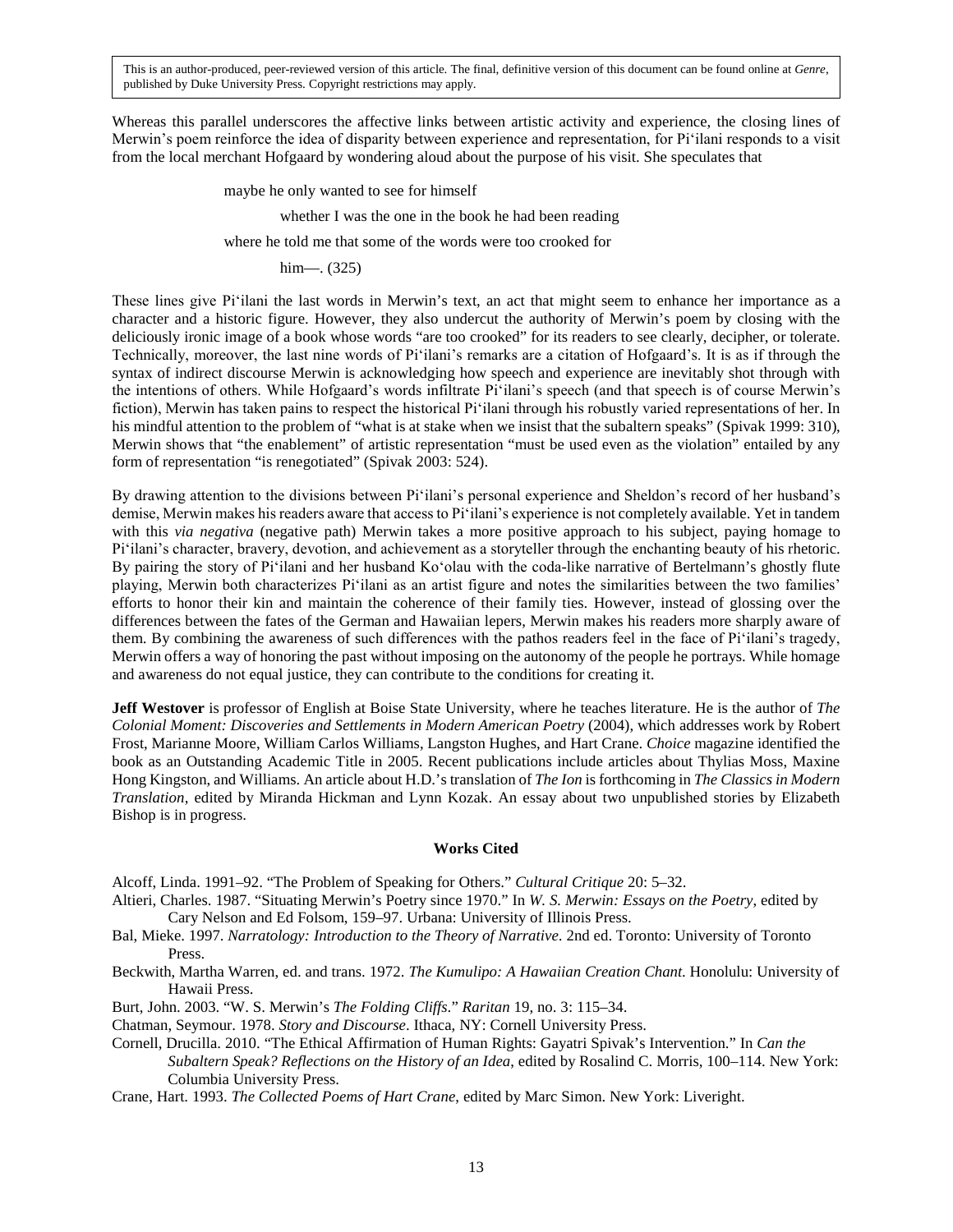- de Silva, Kapalaiʻula. "The Literary Offenses of W. S. Merwin's *Folding Cliffs*." Kaʻiwakīloumoku Hawaiian Cultural Center. apps.ksbe.edu/kaiwakiloumoku/makalii/reviews/book/literary\_offences.
- Douglass, Frederick. 1960. *Narrative of the Life of Frederick Douglass*, edited by Benjamin Quarles. Cambridge, MA: Harvard University Press.
- Flory, Wendy Stallard. 2007. "Taking the Polynesians to Heart: Melville's *Typee* and Merwin's *Folding Cliffs*." In *"Whole Oceans Away": Melville and the Pacific*, edited by Jill Barnum, Wyn Kelly, and Christopher Sten, 265–78. Kent, OH: Kent State University Press.
- Frazier, Francis N. 1987. "The True Story of Kaluaikoʻolau, or Koʻolau the Leper." *Hawaiian Journal of History* 21: 1–41.
- Frazier, Francis N. 1989. "The 'Battle of Kalalau' as Reported in the Newspaper *Kuokoa*." *Hawaiian Journal of History* 23: 108–18.
- Frazier, Francis N. 2001. Introduction to Piilani 2001: ix–xi.
- Herman, R. K. K. 1999. "Coin of the Realm: The Political Economy of 'Indolence' in the Hawaiian Islands." *History and Anthropology* 11, nos. 2–3: 387–416.
- Hix, H. L. 2012. "Prolegomena to Any Future Reading of *The Folding Cliffs*." In *Until Everything Is Continuous Again: American Poets on the Recent Work of W. S. Merwin*, edited by Jonathan Weinert and Kevin Prufer, 101–12. Seattle: WordFarm.
- Hofgaard, Chrisopher B. 1916a. "The Story of Piilani." *Garden Island*, December 19.
- Hofgaard, Chrisopher B. 1916b. "The Story of Piilani." *Garden Island*, December 26.
- Hofgaard, Chrisopher B. 1917. "The Story of Piilani." *Garden Island*, January 2.
- Hoogs, Frank L. 1893. "At Bay: Koʻolau and His Backers Will Make a Stand; Ex-Judge Kauai Captured." *Hawaiian Gazette*, July 11.
- Hoʻomanawanui, Kuʻualoha Meyer. 1998. "Hero or Outlaw: Two Views of Kaluaikoʻolau." In *Navigating Islands and Continents: Conversations and Contestations in and around the Pacific*, edited by Cynthia Franklin, Ruth Hsu, and Suzanne Kosanke, 232–63. Honolulu: University of Hawaii Press.
- Jacobs, Harriet A. 1987. *Incidents in the Life of a Slave Girl*, edited by Jean Fagan Yellin. Cambridge, MA: Harvard University Press.
- Joesting, Edward. 1984. *Kauai: The Separate Kingdom*. Honolulu: University of Hawaii Press.
- Kalaidjian, Walter. "Linguistic Mirages: Language and Landscape in Merwin's Later Poetry." In *W. S. Merwin: Essays on the Poetry*, edited by Cary Nelson and Ed Folsom, 198-223. Urbana: University of Illinois Press.
- Korn, Alfons L., ed. 1976. *News from Molokai: The Letters between Peter Kaeo and Queen Emma, 1873–1876*. Honolulu: University of Hawaii Press.
- London, Jack. 1982. "Koolau the Leper." In *Novels and Stories*, edited by Donald Pizer, 883–98. New York: Library of America.
- Merwin, W. S. 1987. *Regions of Memory: Uncollected Prose, 1949–1982*, edited by Ed Folsom and Cary Nelson. Urbana: University of Illinois Press.
- Merwin, W. S. 1998. *The Folding Cliffs*. New York: Knopf.
- Merwin, W. S. 1999a. Interview with Michael Ondaatje, Sam Solecki, and Linda Spalding. *Brick* 62, no. 3: 14–19.
- Merwin, W. S. 1999b. *The River Sound*. New York: Knopf.
- Merwin, W. S. 2001. *The Pupil*. New York: Knopf.
- Merwin, W. S. 2003. Interview with John Amen. *Pedestal* 15, no. 3.
- archive.thepedestalmagazine.com/gallery.php?item=703.
- Merwin, W. S. 2007. *The Book of Fables*. Port Townsend, WA: Copper Canyon.
- Merwin, W. S. 2013. *Collected Poems, 1996–2011*. New York: Library of America.
- Merwin, W. S. 2014. *The Moon before Morning*. Port Townsend, WA: Copper Canyon.
- Moran, Michelle T. 2008. "Telling Tales of Koʻolau: Containing and Mobilizing Disease in Colonial Hawaii." In *Moving Subjects: Gender, Mobility, and Intimacy in an Age of Global Empire*, edited by Tony Ballantyne and Antoinette Burton, 315–35. Urbana: University of Illinois Press.
- Nelson, Cary. 1987. "The Resources of Failure: W. S. Merwin's Deconstructive Career." In *W. S. Merwin: Essays on the Poetry*, edited by Cary Nelson and Ed Folsom, 78–121. Urbana: University of Illinois Press.
- Pettingell, Phoebe. 1998. "Return of the Epic." *New Leader* 81, no. 14: 23–24.
- Piilani. 2001. *The True Story of Kaluaikoolau as Told by His Wife, Piilani*, translated by Frances N. Frazier. Lihue, HI: Kauai Historical Society.
- Spivak, Gayatri Chakravorty. 1999. *A Critique of Postcolonial Reason*. Cambridge, MA: Harvard University Press. Spivak, Gayatri Chakravorty. 2003. "Righting Wrongs." *South Atlantic Quarterly* 103, nos. 2–3: 523–81.
- Tayman, John. 2006. *The Colony: The Harrowing True Story of the Exiles of Molokai*. New York: Scribner.